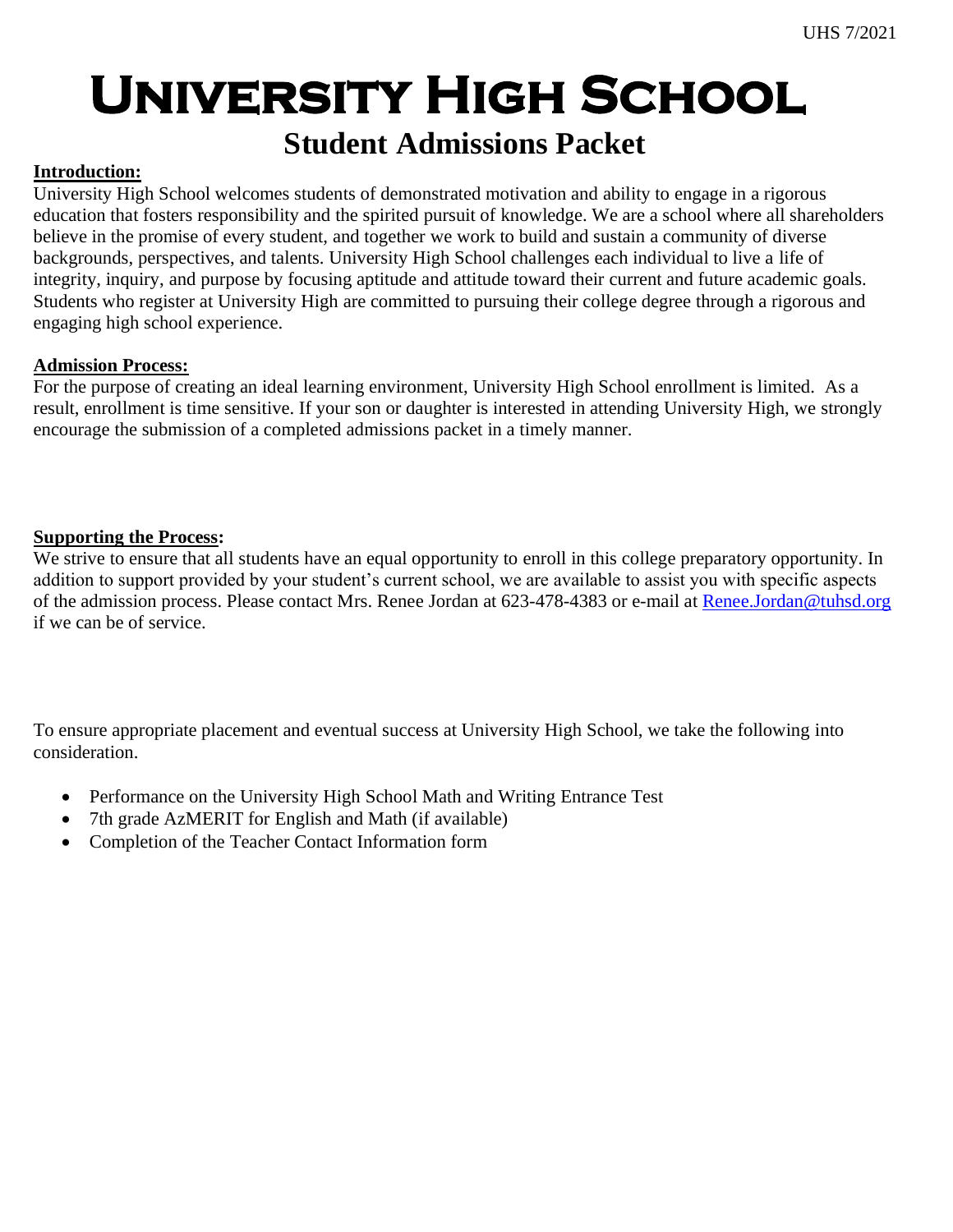University High School 9419 West Van Buren Street Tolleson, AZ 85353 **E-Mail: Renee.Jordan@tuhsd.org**

## **Required documents**

## **Do you have?**

- **□ Completed admissions packet**
- **□ Copy of the final 7th grade report card**
- **□ Completed Teacher Contact Information form (School Contact Information)**
- **□ Parent and student signature on the University High School admissions packet**
- **□ 7 th Grade AzMERIT – Copies of official scores for Math & English– (if available)**

## **Please submit your packet, copy of official AzMERIT scores and report card via email to: [renee.jordan@tuhsd.org](mailto:renee.jordan@tuhsd.org)**

**Once the packet and required documents are received and reviewed, parents will be contacted via email.**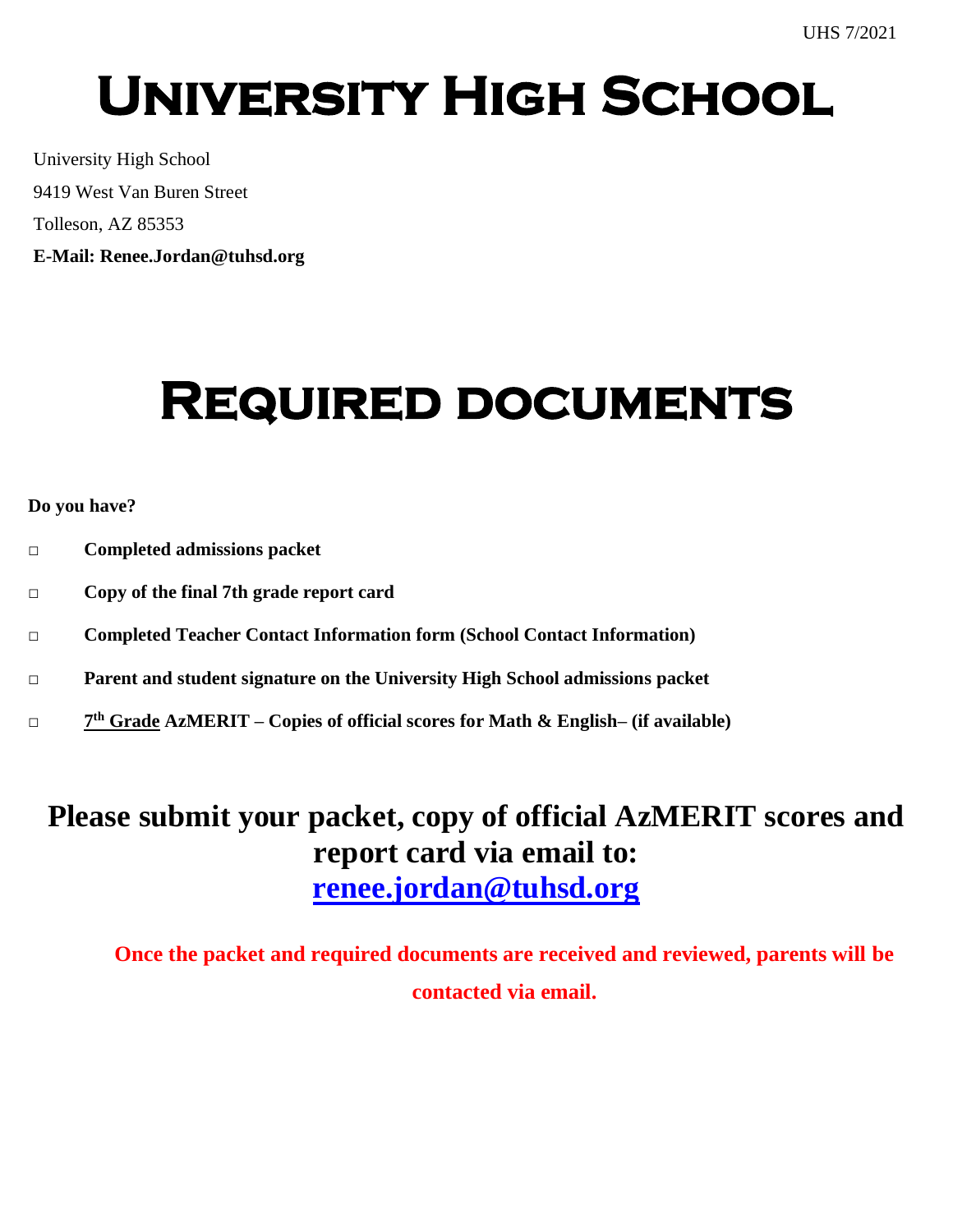## **Class of 2026 Admissions Packet**

## **Directions:**

- Please print neatly
- Attach required documentation with this packet
- Submit completed packet and documents to [renee.jordan@tuhsd.org](mailto:renee.jordan@tuhsd.org)
- Please write **2026 Admissions Packet** in the subject line of the email

## **Student Information:**

| First Name                                | Last Name                   | M.I.          |
|-------------------------------------------|-----------------------------|---------------|
| <b>Current School</b>                     | Date of Birth               | Gender        |
| <b>Contact Information:</b>               |                             |               |
| Circle one: (Father /Guardian/Stepfather) | Please print: Email Address | Daytime Phone |
|                                           |                             |               |
| Circle one: (Mother /Guardian/Stepmother) | Please print: Email Address | Daytime Phone |

## **Authorization and Commitments:**

| <b>Directions:</b> Please check $(\checkmark)$ the appropriate boxes to facilitate student testing for University High School |  |                                                                                               |                                       |  |
|-------------------------------------------------------------------------------------------------------------------------------|--|-----------------------------------------------------------------------------------------------|---------------------------------------|--|
| Your relationship to student: $\Box$ <b>Parent</b>                                                                            |  | $\square$ $\square$ Custodial Parent                                                          | $\Box$ Court-Appointed Legal Guardian |  |
|                                                                                                                               |  | <b>District of residence:</b> $\Box$ Tolleson Union High School District $\Box$ $\Box$ Other: |                                       |  |

By signing below, you are acknowledging the following:

• Authorizing transfer of student file and enrollment status to University High School

**\_\_\_\_\_\_\_\_\_\_\_\_\_\_\_\_ \_\_\_\_\_\_\_\_\_\_\_\_\_\_ \_\_\_\_\_\_\_\_\_**